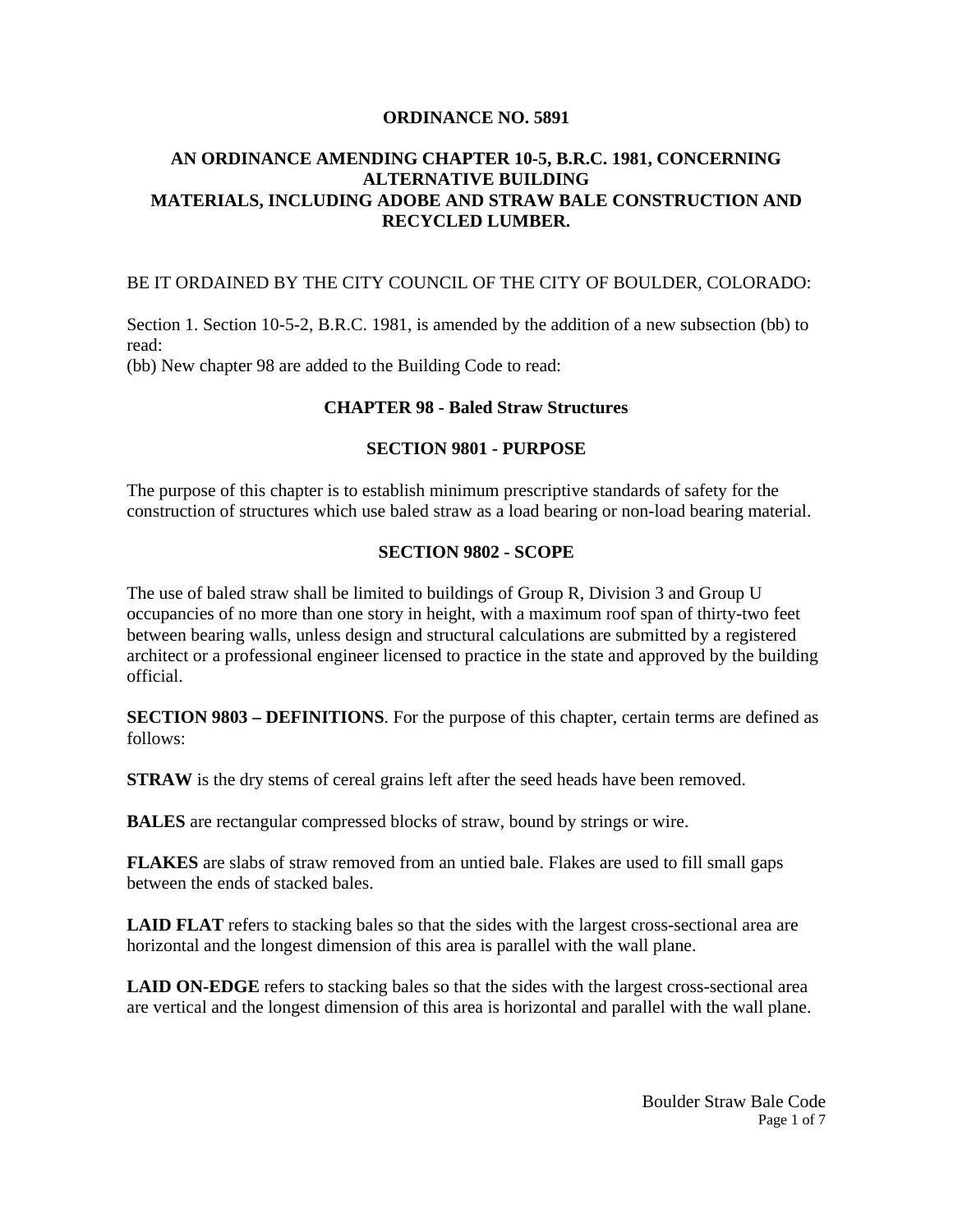## **SECTION 9804 - MATERIALS**

### **9804.1 Specifications for Bales.**

**9804.1.1 Type of Straw.** Bales of various types Of straw, including, but not limited to, rye, barley, oats, wheat, rice, and similar plants, shall be acceptable if they meet the minimum requirements for density, shape, moisture content, and ties.

**9804.1.2 Shape.** Bales shall be rectangular in shape.

**9804.1.3 Dimensions.** Bales used within a continuous wall shall be of consistent height and width to ensure even distribution of loads within wall systems.

**9804.1.4 Ties.** Bales shall be bound with ties of either polypropylene string or baling wire. Bales with broken or loose ties shall not be used unless the broken or loose ties are replaced with ties which restore the original degrees of compaction of the bale.

**9804.1.5 Moisture Content.** Moisture content of bales, at time of installation, shall not exceed twenty percent of the total weight of the bale. Moisture content of bales shall be determined by one of the following:

 **9804.1.5.1 Field Method.** A suitable moisture meter, designed for use with baled straw or hay, and equipped with a probe of sufficient length to reach the center of the bale, shall be used to determine the average moisture content of five bales randomly selected from each five hundred bales or fraction thereof.

 **9804.1.5.2 Laboratory Method.** A total of five samples, taken from the center of each of five bales randomly selected from each of five hundred bales or fraction thereof to be used, shall be tested for moisture content by a recognized testing lab.

**9804.1.6 Density.** Bales shall have a minimum calculated dry density of seven pounds per cubic foot. The calculated dry density shall be determined after reducing the actual bale weight by the weight of the moisture content as determined in Section 9804.1.5. The calculated dry density shall be determined by dividing the calculated dry weight of the bale by the volume of the bale.

**9804.1.7 Custom Size Bales.** Where custom-made partial bales are used, they shall be of the same density, same string or wire tension, and, where possible, use the same number of ties as the standard size bales.

# **SECTION 9805 - CONSTRUCTION AND GENERAL REQUIREMENTS**

**9805.1 General.** Bale walls, when laid flat and covered with plaster, drywall or stucco shall be deemed to have the equivalent fire resistive rating as wood frame construction with the same wall finishing System.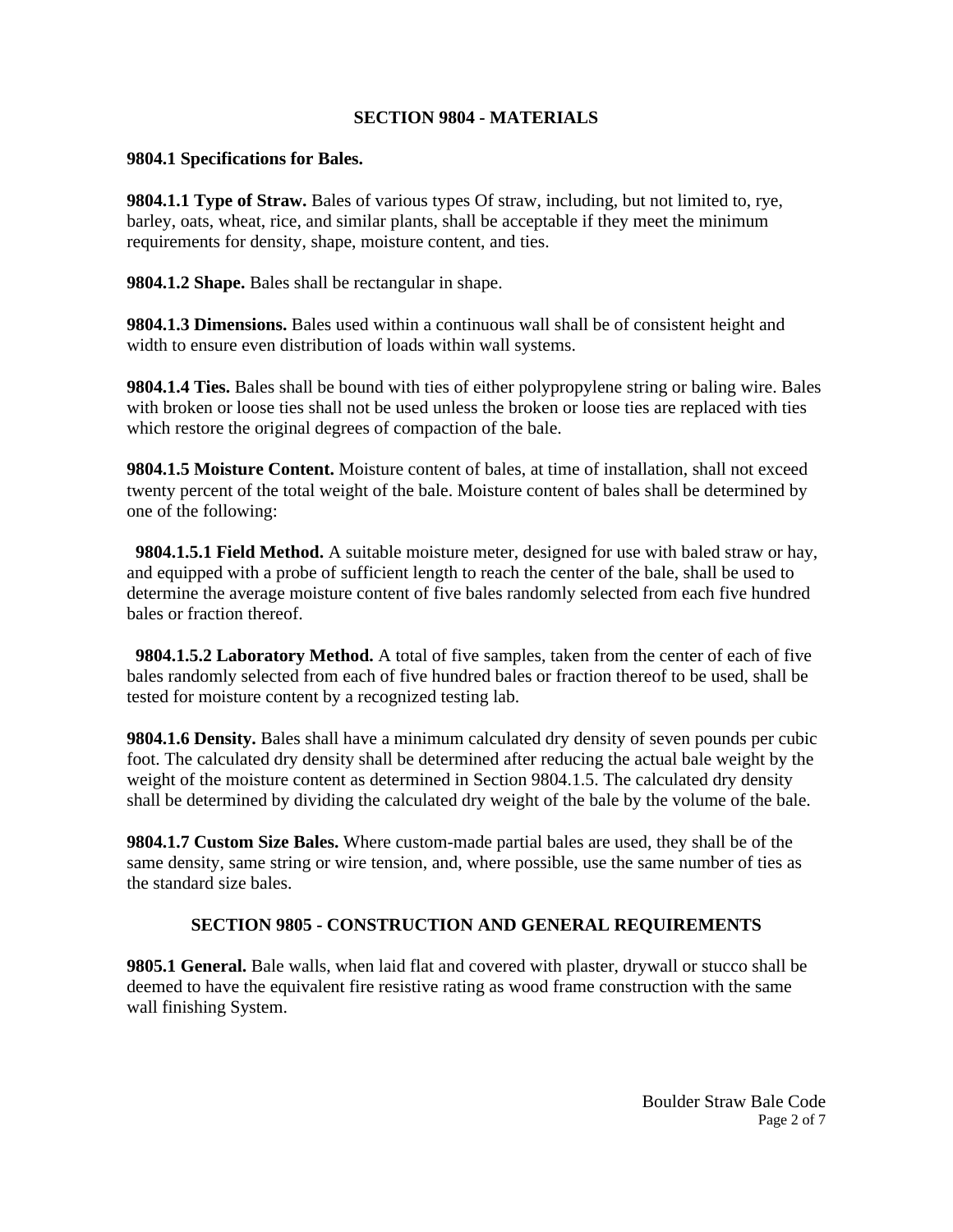**9805.2 Storage.** All bale and loose hay shall be stored in accordance with Uniform Fire Code Article28. Bales and loose hay shall be properly protected- from moisture- while being transported, stored, and during construction.

**9805.3 Wall Thickness.** Nominal minimum bale wall thickness shall be fourteen inches.

**9805.4 Wall Height.** Bale walls shall not exceed one story in height and the bale portion shall not exceed a height to width ratio of 5.6:1 (for example, the maximum height for the bale portion of a twenty-three inch thick wall would be ten feet eight inches), unless the structure is designed by a registered architect or a professional engineer licensed by the state to practice as such, and approved by the building official.

 Exception: In the non-load bearing exterior end walls of structures with gable or shed roofs, an approved continuous assembly shall be required at the roof bearing assembly level.

**9805.5 Unsupported Wall Length.** The ratio of unsupported wall length to thickness, for bale walls. shall not exceed 13:1 (for a twenty-three inch thick wall, the maximum unsupported length allowed is twenty-five feet), unless the structure is designed by a registered architect or a professional engineer licensed by the state to practice as such, and approved by the building official.

**9805.6 Allowable Loads.** The allowable vertical load (live and dead load) on the top of load bearing bale walls shall not exceed four hundred pounds per square foot, based on walls with bales laid flat, and the resultant load shall act at the center of the wall. Bale structures shall be designed to withstand all vertical and horizontal loads as specified in Chapter 16.

**9805.7 Footings and Foundations.** All footings and foundations shall be designed as required by Chapter 18, and shall bear the seal and signature of a professional engineer registered in the State of Colorado when required by Section 106.3.2. Foundations shall be sized to accommodate the thickness of the bale wall and the load created by the wall and roof live and dead loads. Foundation (stem) walls which support bale walls shall extend to an elevation of not less than six inches above adjacent ground at all points.

# **9805.8 WALL AND ROOF BEARING ASSEMBLY ANCHORAGE.**

**9805.8.1 General.** Vertical rebar with a minimum diameter of one-half inch shall be embedded in the foundation a minimum depth of six inches, and shall extend above foundation a minimum of twelve inches. The vertical bars shall be located along the centerline of the bale wall, spaced not more than two feet apart. A vertical bar shall also be located within one foot of any opening or comer, except at locations occupied by anchor bolts.

**9805.8.2 Intersecting Walls.** Walls of other materials intersecting bale walls shall be attached to the bale wall by means of one or more of the following methods or an acceptable equivalent: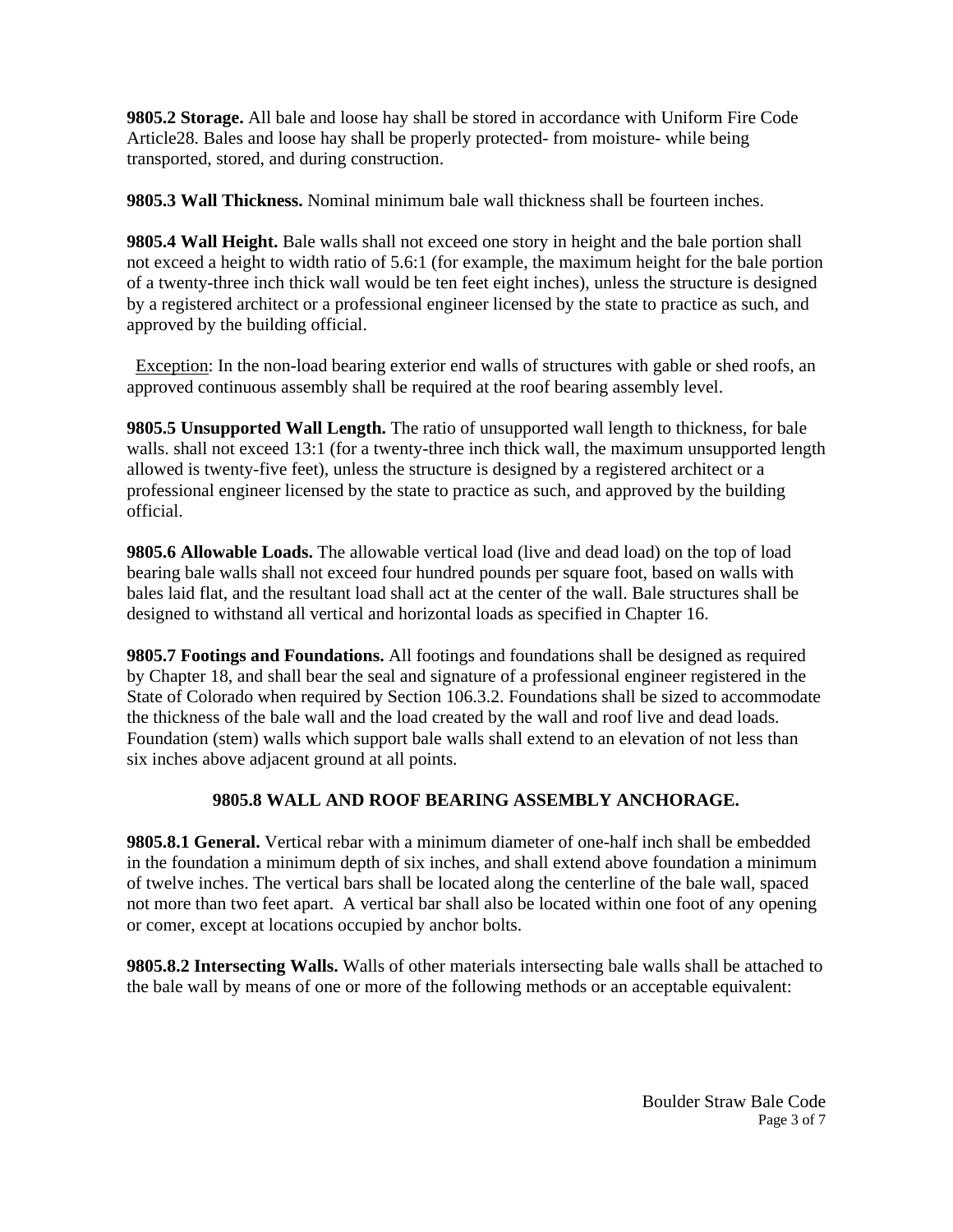1. Wooden dowels at least five-eighths inch in diameter of sufficient length to provide twelve inches of penetration into the bale, driven through holes bored in the abutting stud, and spaced to provide one dowel connection per bale.

 2. Pointed wooden stakes, at least twelve inches in length and one and one-half inch by three and one-half inches at the exposed end, fully driven into each course of bales, as anchorage points.

 3. Bolted or threaded rod connection of the abutting wall, through the bale wall, to a steel nut and steel or plywood plate washer, a minimum of six inches square and a minimum thickness of three-sixteenth inch for steel and one-half inch for plywood, in at least three locations.

**9805.8.3 Anchor Bolts.** All exterior and load bearing bale walls shall be anchored to the foundation by one-half inch diameter steel anchor bolts embedded at least seven inches in the foundation at intervals of four feet or less. A minimum of two anchor bolts per wall shall be provided with one bolt located within twenty-four inches of each end of each wall. Sections of one-half inch diameter threaded rod shall be connected to the anchor bolts, and to each other, by means of threaded coupling nuts and shall extend through the roof bearing assembly and be fastened with a steel washer and nut bale walls and roof bearing assemblies may be anchored to the foundation by means of other methods which are adequate to resist uplift forces resulting from the design wind load and approved by the building official. There shall be a minimum of two points of anchorage per wail, spaced not more than four feet apart, with one located within twenty-four inches of each end of each wall.

The dead load of the roof and ceiling systems will produce vertical compression of the bales. Regardless of the anchoring system used to attach the roof bearing assembly to the foundation, prior to installation of wall finish materials, bolts or straps shall be re-tightened to compensate for this compression.

**9805.8.4 Moisture Protection.** All weather-exposed bale walls shall be protected from water damage. An approved building moisture barrier shall be used to protect at least the bottom course of bales, but not more than the lower one-third of the vertical exterior wall surface, in order to allow natural transpiration of moisture from the bales. The moisture barrier shall have its upper edge inserted at least six inches into the horizontal joint between two courses of bales, and shall extend at least three inches below the top of the foundation. Bale walls shall. have special moisture protection provided at all window sills. Unless protected by a roof. the tops of walls shall also be protected. This moisture protection shall consist of a waterproof membrane, such as asphalt impregnated felt paper, polyethylene sheeting, or other acceptable moisture barrier, installed in such manner as to prevent water from entering the wall system at window sills or at the tops of walls.

**9805.8.5 Moisture Barrier.** A moisture barrier shall be used between the top of the foundation and the bottom of the bale wall to prevent moisture from migrating through the foundation into the bottom course of bales. This barrier shall consist of one of the following:

1. cementitious waterproof coating;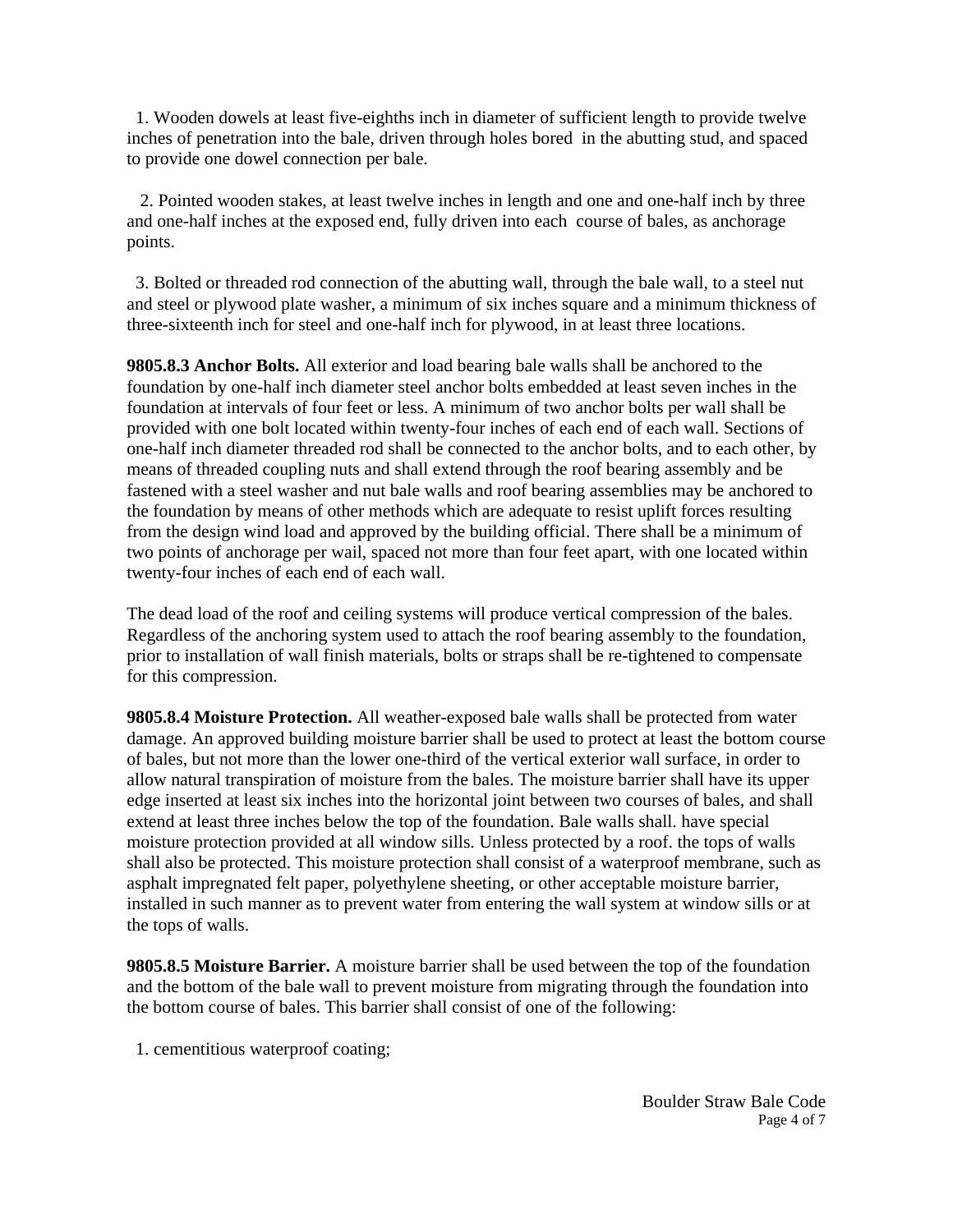- 2. type 30 asphalt felt over asphalt emulsion;
- 3. sheet metal flashing, sealed at joints;

 4. other approved building moisture barrier. All penetrations through the moisture barrier, as well as all joints in the barrier, must be sealed with asphalt, caulking or an approved sealant.

**9805.8.6 Stacking and Pinning.** Bales in all exterior and load-bearing walls shall be laid flat and stacked in running bond with each bale overlapping the two bales beneath it. Bales in non load bearing interior walls may be laid either flat or on-edge and stacked in running bond. Overlaps shall be a minimum of twelve inches. Gaps between the ends of bales which are less than six inches in width can be filled by a tightly fitted untied flake.

The first course of bales shall be laid by impaling the bales on the vertical bars or threaded rods, extending from the foundation. When the fourth course has been laid, #4 rebar pins, or an acceptable equivalent, long enough to extend through all four courses, shall be driven down through the bales, two in each bale, located so that they do not pass within six inches of, or through the space between the ends of any two bales. The layout of these pins shall approximate the layout of the vertical bars extending from the foundation. As each subsequent course is laid, two such pins, long enough to extend through the course being laid and the three courses immediately below it, shall be driven down through each bale. This pinning method shall be continued to the top of the wall. In walls seven or eight courses high, pinning at the fifth course may be eliminated.

Only full-length bales shall be used at corners of load bearing walls, unless exceptions are designed by a professional engineer licensed by the state to practice as such. and approved by the building official.

Vertical #4 rebar pins, or an acceptable alternative, shall be located within one foot of all comers or door openings.

Staples, made of #3 or larger rebar formed in a "U" shape, at least eighteen inches long with two six inch legs, shall be used at all corners of every course, driven with one leg into the top of each abutting comer bale. In lieu of staples, comer bides may be tied together by a method approved by building official.

**9805.8.6.1 Alternative Pinning Method.** When the third course has been laid, vertical #4 rebar pins, or an acceptable equivalent, long enough to extend through all three courses, shall be driven down through the bales, two in each bale, located so that they do not pass within six inches of, or through, the space between the ends of any two bales. The layout of these rebar pins shall approximate the layout of the rebar pins extending from the foundation. As each subsequent course is laid, two such pins, long enough to extend through that course and the two courses immediately below it, shall be driven down through each bale. This pinning method shall be continued to the top of the wall.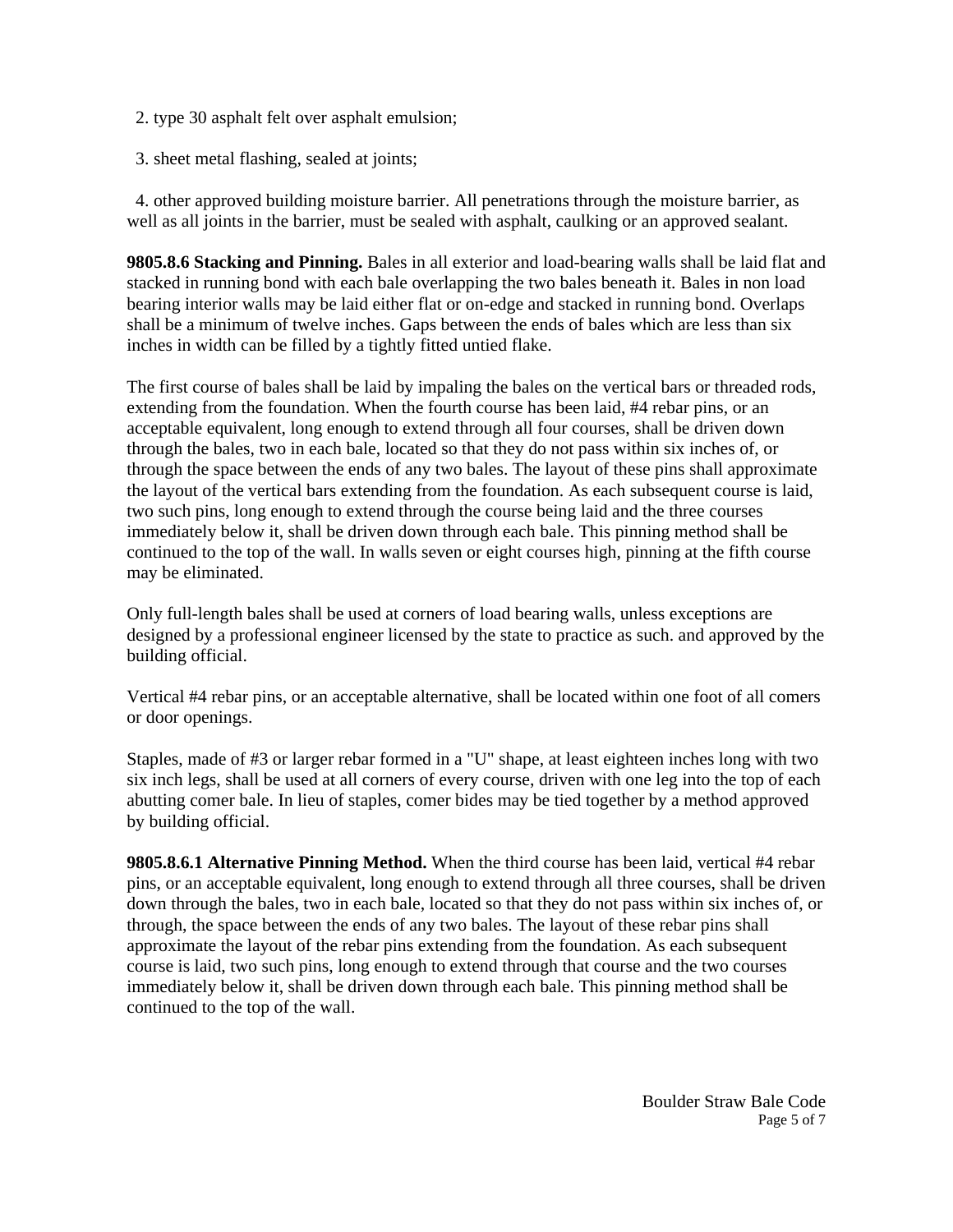**9805.8.7 Roof and Roof Bearing Assembly.** Load-bearing bale walls shall have a roof bearing assembly at the top of the wall to bear the roof load and to provide a means of connecting the roof structure to the foundation. The roof bearing assembly shall be continuous along the tops of structural walls. Roofs shall be designed, constructed, and anchored as required by Chapters 15, 16, 23, and other appropriate chapters of this code.

An acceptable roof bearing assembly option consisting of two double two inch by six inch, or larger, horizontal top plates, one located at the inner edge of the wall and the other at the outer edge. Connecting the two doubled top plates and located horizontally and perpendicular to the length of the wall shall be two inch by six inch cross members spaced no more than forty-eight inches center to center, and as required to align with the threaded rods extending from the anchor bolts in the foundation. The double two inch by six inch top plates shall be face nailed with 16d nails staggered at sixteen inches on center, with laps and intersections face nailed with four 16d nails. The cross members shall be face nailed to the top plates with four 16d nails at each end. Corner connections shall include overlaps nailed as above or an acceptable equivalent such as plywood gussets or metal plates. Alternatives to this roof bearing assembly option must provide equal or greater vertical rigidity and provide horizontal rigidity equivalent to a continuous double two inch by six inch top plate and approved by the building official.

**9805.8.8 Openings and Lintels.** All openings in load-bearing bale walls shall be a minimum of one full bale length from any outside corner, unless designed by a registered architect or a professional engineer licensed by the state to practice as such, and approved by the building official.

**9805.8.8.1 Openings.** Openings in exterior bale walls shall not exceed fifty percent of the total wall area, based on interior dimensions, where the wall is providing resistance to lateral loads, unless the structure is designed by a registered architect or a professional engineer licensed by the state to practice as such, and approved by the building official.

**9805.8.8.2 Lintels.** Wall and/or roof load present above any opening shall be carried, or transferred to the bales below by one of the following:

1. a structural frame,

 2. a lintel (such as an angle-iron cradle, wooden beam, wooden box beam). Lintels shall be a. least twice as long as the opening is wide and extend at least twenty-four inches beyond either side of the opening. Lintels shall be centered over openings, and shall not exceed the load limitations of Section 9805.6.

**9805.8.9 Wall Finishes.** Interior and exterior surfaces of bale walls shall be protected from mechanical damage, flame, animals, and prolonged exposure to water. Bale walls adjacent to bath and shower enclosures shall be protected by a moisture barrier.

Cement stucco shall be installed as required by Chapter 25 of the Uniform Building Code.